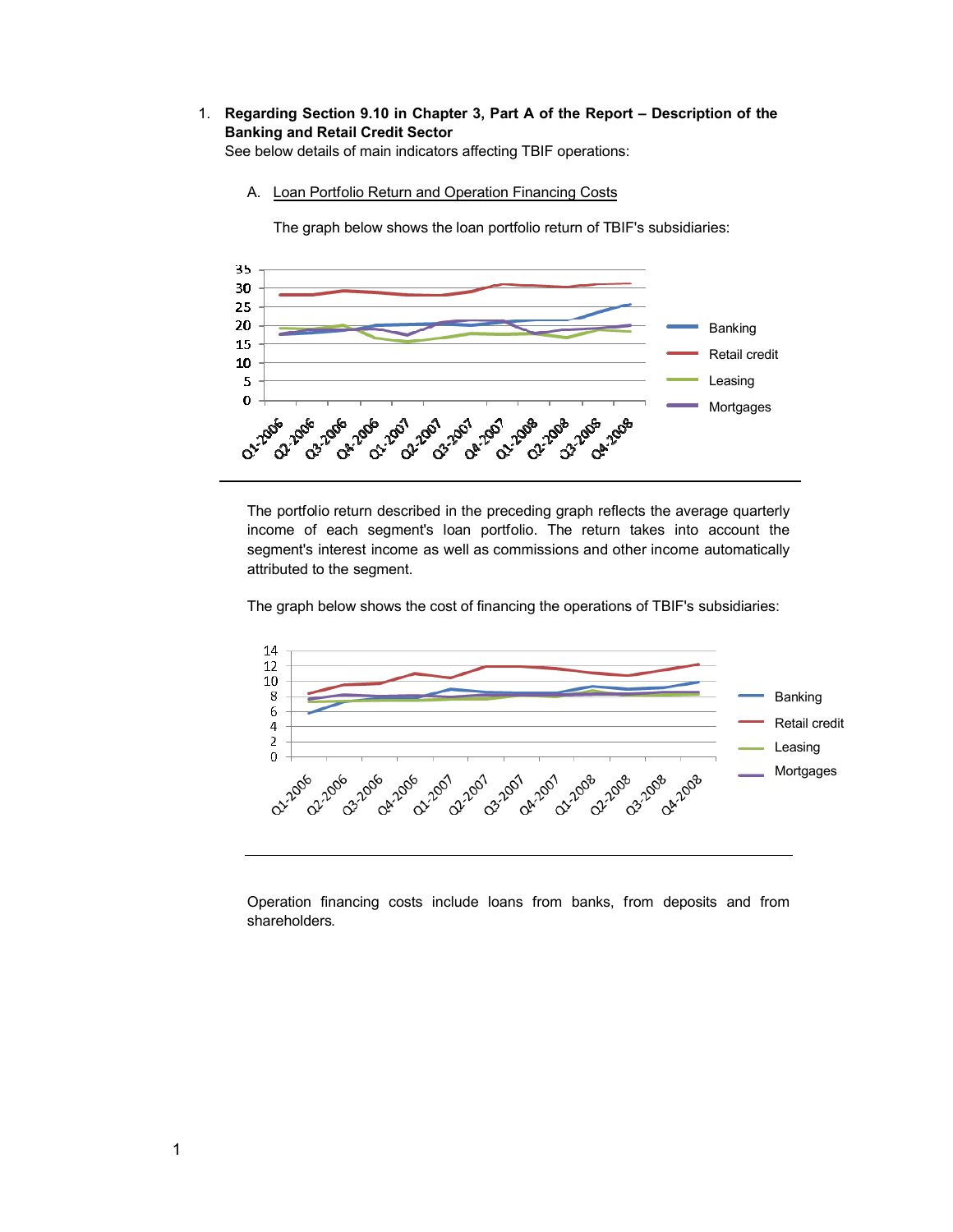### B. Provision for Doubtful Debts

TBIF examines its provision for doubtful debts every quarter. The policy at TBIF and its subsidiaries is to test for indications of impairment in the fair value of customer liability for a particular debt or group of debts. The method of testing for fair value impairment differs between retail credit loans, which are mostly uncollateralized loans granted in large numbers, and bank loans, leasing loans or security-backed mortgages.

For retail credit loans, the policy is to group the loans in categories having similar characteristics, based on each TBIF subsidiary's internal debt-rating system, taking into account various risk factors such as type of loan, delinquency on payments and depth of delinquency. The loans in each of these categories are assessed for expected future cash flow, on basis of the original loan terms as well as the company's historical experience with repayment rates, subject to adjustments derived from current market conditions.

For bank loans, leasing loans and security-backed mortgages, TBIF's subsidiaries apply the following policy: Delinquent loans for a significant amount are assessed individually to determine the fair value of the asset compared to its carrying value, and, accordingly, to determine whether there are indications of impairment and the extent thereof. In this context, the following parameters are examined, among others: loan terms, amount of delinquency, reasons for the delinquency, borrower's repayment ability, scope and fair value of the collateral, etc. Collateralized loans which individually are for insignificant amounts, are assessed collectively in the same way as retail credit loans, except that in this case the collateral component is also taken into account.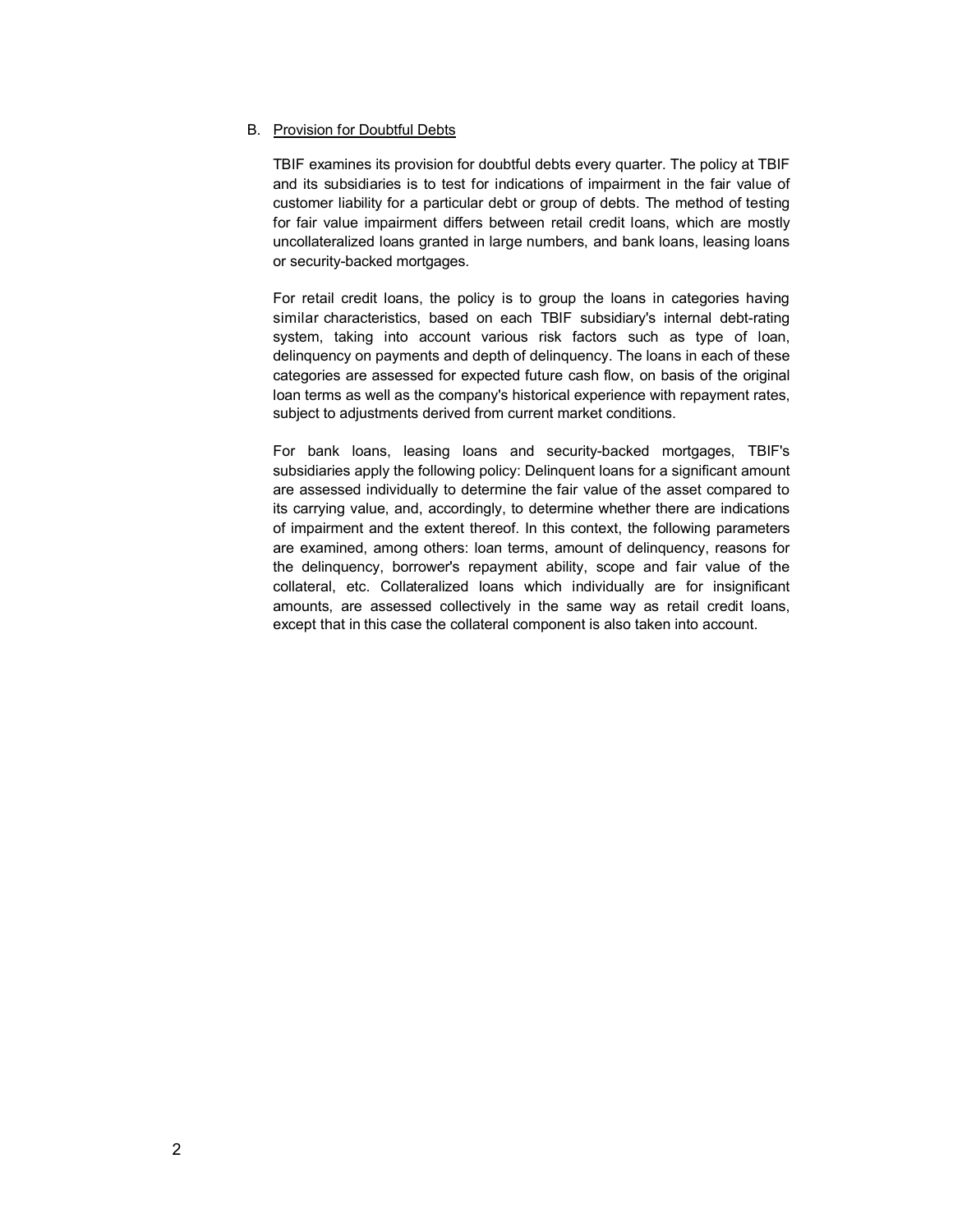|                                                                                     |      | <b>Banking</b> |         | <b>Retail Credit</b> |         | Leasing                  |                 |         | Mortgage        |
|-------------------------------------------------------------------------------------|------|----------------|---------|----------------------|---------|--------------------------|-----------------|---------|-----------------|
|                                                                                     |      | Russia         | Ukraine | <b>Bulgaria</b>      | Romania | Ukraine                  | <b>Bulgaria</b> | Romania | <b>Bulgaria</b> |
| Percentage of<br>delinguent<br>loans out of<br>the total credit<br>portfolio        | 2008 | 5%             | 6%      | 4.4%                 | 4.5%    | 0.6%                     | 4.3%            | 0.4%    | 0.4%            |
|                                                                                     | 2007 | 2.8%           | 2.1%    | 1.9%                 | 1.1%    | 0.6%                     | 2.3%            | 0.3%    | 0.3%            |
|                                                                                     | 2006 | 5%             | 3.5%    | 0.3%                 | 0.3%    | 0.4%                     | 4.3%            | 0.2%    | 0.6%            |
| Percentage of<br>doubtful-debt<br>provision out<br>of the total<br>credit portfolio | 2008 | 10.3%          | 6.1%    | 2.4%                 | 4.7%    | 1.9%                     | 1.9%            | 1.9%    | 2.8%            |
|                                                                                     | 2007 | 4.8%           | 2%      | $2 \overline{a}$     | 1.3%    | 0.5%                     | 1%              | 0.5%    |                 |
|                                                                                     | 2006 | 8.2%           | 1.5%    | $3\overline{a}$      | 0.1%    | $\overline{\phantom{a}}$ | 0.6%            | 0.1%    |                 |
| Provision<br>expenses in<br>TBIF's<br>financial<br>statements <sup>4</sup>          | 2008 | 20.0           | 18.3    | 1.4                  | 2.8     | 0.3                      | 0.5             | 1.9     | 0.4             |
|                                                                                     | 2007 | 9.5            | 2.7     | $\blacksquare$       | 1.6     | $\overline{\phantom{0}}$ | 0.2             | 0.7     | $\blacksquare$  |
|                                                                                     | 2006 | 2.9            | 1.1     |                      | 0.1     | $\overline{\phantom{0}}$ | 0.5             | 0.1     |                 |

The table below shows the percentage of delinquent loans<sup>1</sup> and the percentage of the provision for doubtful debts out of the total credit portfolio:

l

 $<sup>1</sup>$  Delinquent loans are loans in which the borrower defaults on the payments under the loan agreement</sup>

for a period of more than 90 days.<br><sup>2</sup> No provision for doubtful debts was made, as credit insurance was purchased in respect of the portfolio risk.

<sup>3</sup> No provision for doubtful debts was made, as credit insurance was purchased in respect of the portfolio risk.<br><sup>4</sup> ln 2006 - h

 $^4$  In 2006 – based on reports of TBIF, which held directly activities in the financial sector and merged the activities that were held through TBIF.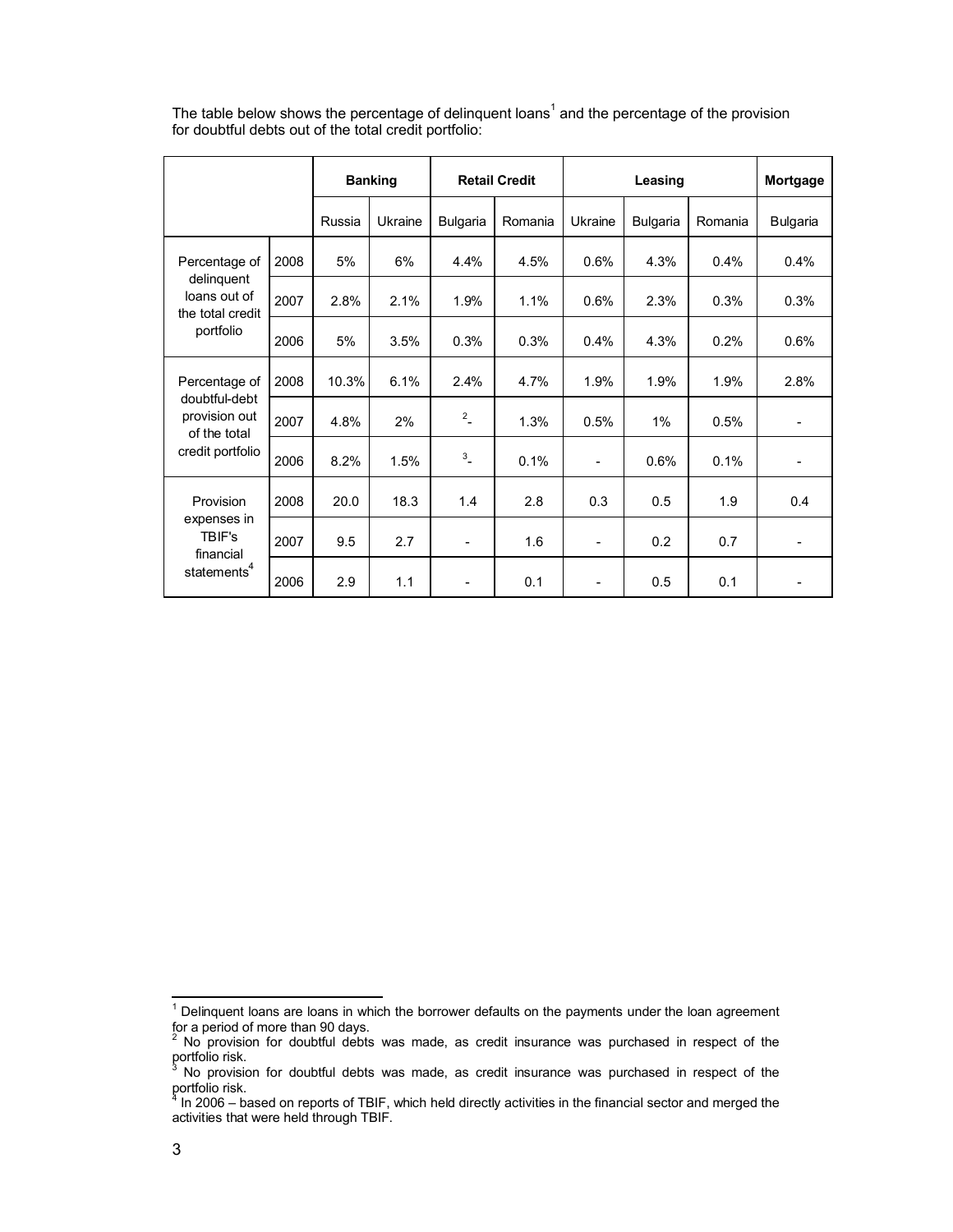## C. Liquidity Table

|                                       | <b>Russia</b>          |                    |                        | <b>Ukraine</b>     | Romania                |                    | <b>Bulgaria</b>        |                    |
|---------------------------------------|------------------------|--------------------|------------------------|--------------------|------------------------|--------------------|------------------------|--------------------|
|                                       | Customer<br>Repayments | Loan<br>Repayments | Customer<br>Repayments | Loan<br>Repayments | Customer<br>Repayments | Loan<br>Repayments | Customer<br>Repayments | Loan<br>Repayments |
| 2009                                  | 237                    | 1                  | 129                    | 72                 | 75                     | 49                 | 87                     | 32                 |
| 2010                                  | 73                     | $\overline{c}$     | 123                    | 95                 | 42                     | 34                 | 21                     | 17                 |
| $2011$ and on                         | 55                     | 35                 | 333                    | 32                 | 55                     | 39                 | 40                     | 68                 |
| Total                                 | 365                    | 38                 | 585                    | 199                | 172                    | 122                | 148                    | 117                |
| Total<br>surplus<br>cash flow         | 327                    |                    | 386                    |                    | 50                     |                    | 31                     |                    |
| Cash and<br>short-term<br>investments | 192                    |                    | 80                     |                    | 5                      |                    | 10                     |                    |
| Available<br>resources                | 519                    |                    |                        | 466                | 55                     |                    | 41                     |                    |
| Deposits                              | 408                    |                    | 350                    |                    |                        | -                  |                        | -                  |

The table below summarizes the liquidity indicators of TBIF's activities as of December 31, 2008 (euros in millions):

The foregoing table analyzes the state of liquidity of TBIF's activities, through an annualized comparison between the expected cash flow from customer repayments in the credit portfolio and the outgoing cash flow in respect of loan repayments to third parties (except for shareholders and central banks). With respect to banks, also data regarding the scope of deposits was added. It is noted that the maturity date of most (more than 80%) of the deposits is in 2009. The analysis shows that in the long term, the total of the cash flow, together with the balance of cash and short-term investments, i.e. total available resources of the company, is positive. It should be emphasized that the table assumes no significant withdrawals of deposits by bank customers and refinancing of loans from the central banks.

If these assumptions are not realized (mainly in regard to central bank loans and stability in deposits), the banks' available resources are liable to be negative.

This applies especially to the activity in Ukraine, especially in respect of 2009.

As of the reporting date, TBIF is conducting contacts with the Ukrainian Central Bank for refinancing the loans provided by it. In addition, VAB is engaging in business efforts to stabilize the inventory of bank deposits.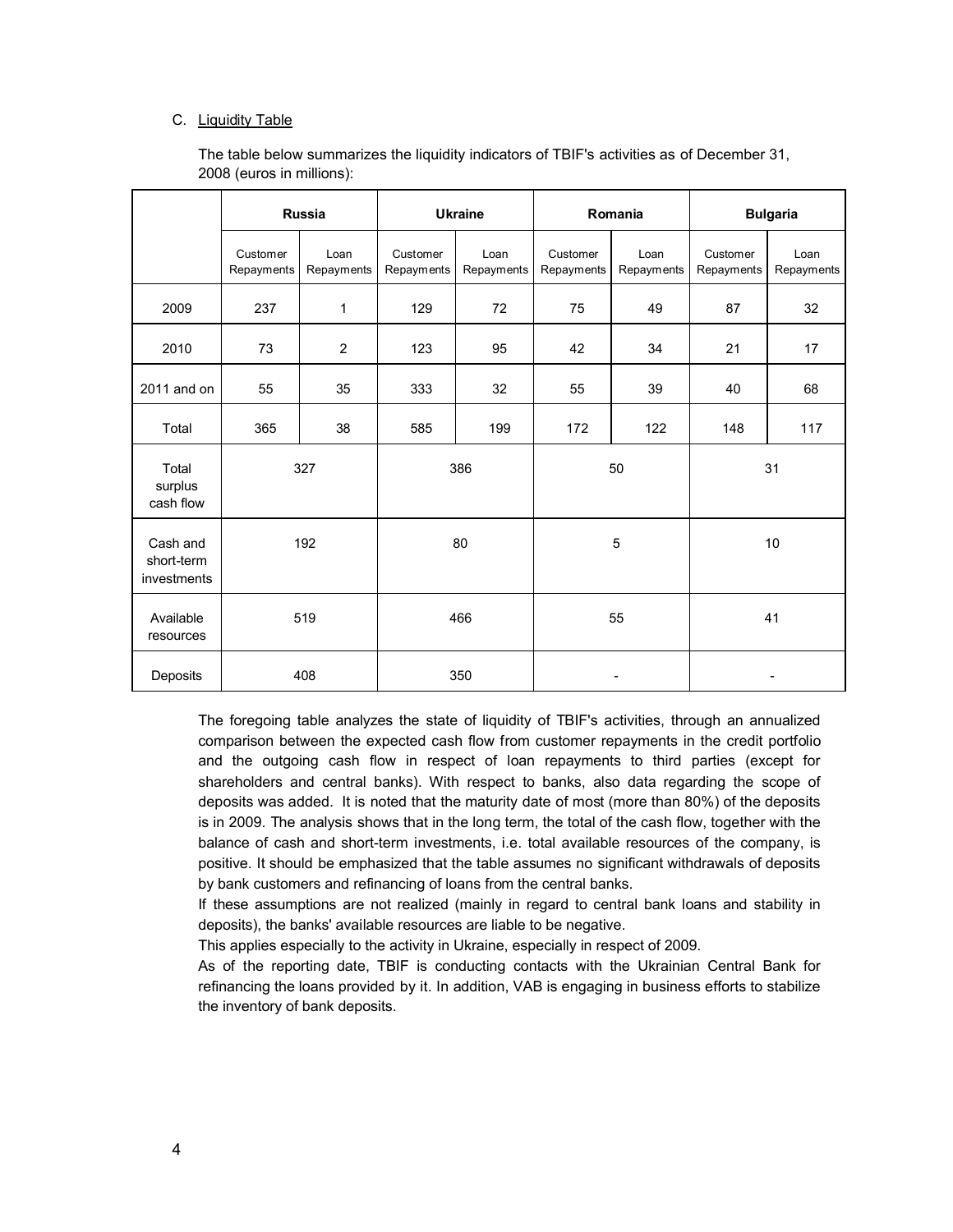**The estimate that the banks' available resources are liable to be negative is forwardlooking information based on assumptions of the Company's management concerning the ability to refinance the central banks' loans, the scope of deposit withdrawals and the macroeconomic situation, in particular the situation in the Ukrainian market. These assumptions might not be realized or may be realized in a different manner than expected due to central-bank decisions, changes in the macroeconomic situation and the implications on the Ukrainian banking market.**

## 2. **Regarding Section 9.10.2 in Chapter 3, Part A of the Report – Restrictions, Legislation, Standardization and Constraints in the Banking Sector**

#### Russia

The main regulatory control in Russia in the banking sector consists of the Central Bank Law. The Russian Central Bank (The Bank of Russia) is the body that supervises the country's banking sector. The Central Bank is responsible for issuing and withdrawing banking licenses and for setting the operating procedures and accounting rules that govern the sector. In addition, the Central Bank grants credit for aiding distressed financial institutions. As of June 2009, the Russian Central Bank extended to Russian banks aid for a total sum of 757 billion roubles (16 billion euros), mainly in the form of capital infusions into the banks and encumbered loans. The Russian government has pledged, in case of need, to extend additional aid to the Russian banking system.

The Russian Central Bank enacts laws as to the ways of investing the banks' capital, raising capital, opening accounts, dealing in foreign currency, etc. It also establishes certain threshold ratios which the banks must meet with respect to capital, liquidity and credit diversification.

Furthermore, the Russian Central Bank lays down requirements for reporting by banks. There are many types of reports with varying reporting intervals, including daily, weekly, monthly, quarterly and annual reports. The Central Bank is authorized to conduct an annual audit in the banks.

Beginning in 2004, a Deposit Insurance Law is in effect in Russia, providing that in case of a bank's bankruptcy, the depositors will be compensated for their deposits. In 2008, a ceiling of 700,000 roubles (15,000 euros) was set for each insured depositor.

#### **Ukraine**

The main regulatory control in Ukraine in the banking sector consists of the Ukrainian Central Bank Law and the Banking Activity Law. In addition, banking activity in the country is affected by legal acts enacted by the Central Bank (National Bank of Ukraine), relating to such issues as receiving a bank license, opening branches and bank divisions, creating provisions for doubtful debts, guidelines for bank transfers in local currency, guidelines for opening foreign currency accounts and guidelines in respect of deposits. The Ukrainian Central Bank is the main regulatory entity responsible for the country's monetary stability and the stability of its banking system.

The Central Bank acts on two levels to realize its purposes: On the administrative level – it issues banking licenses, sets operative requirements for the banks, imposes sanctions on banks that do not comply with the requirements and regularly supervises the banking system. On the level of banking norms – it sets the bank equity requirements, including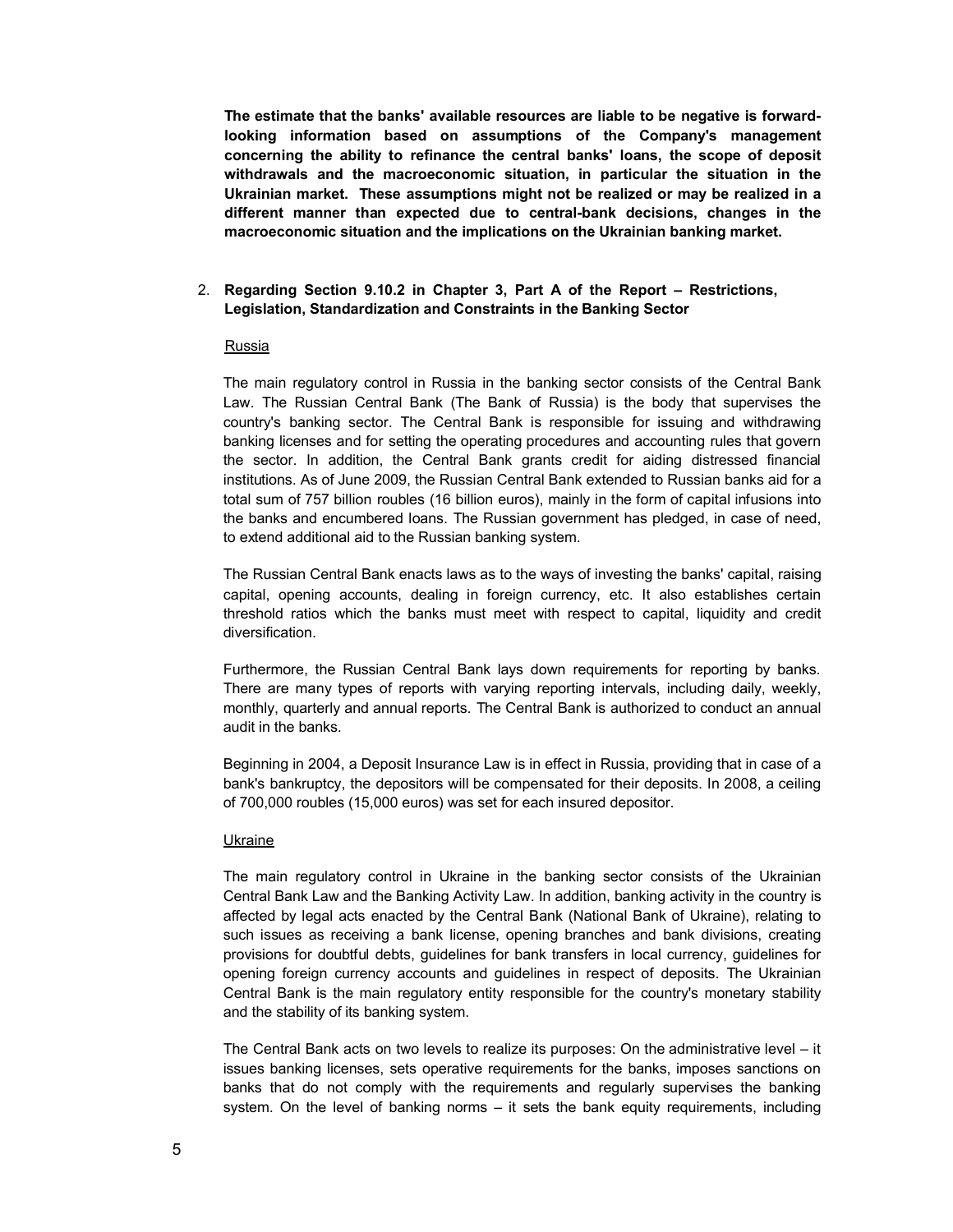minimum equity and equity ratios, as well as the liquidity ratios, the amount of the provisions required of the banks, the ways of investing and the policy on interest.

In response to the global financial crisis and its deleterious effects on Ukraine, in October 2008 the International Monetary Fund (IMF) approved a 16-billion-dollar aid facility for the Ukrainian government with the aim of stabilizing the financial system. In practice, the aid was provided to Ukraine in a number of stages, the last of which was approved in July 2009. The balance of the aid facility stands at 6 billion dollars.

Under a law enacted in 2001, a Deposit Insurance Fund was set up in Ukraine for the purpose of repaying deposits of customers in banks undergoing bankruptcy proceedings and unable to meet their obligations to the depositors. The compensation cap stands at 150,000 hryvnyas (13,000 euros).

In December 2008 the Ukrainian Central Bank determined that banks would not be allowed to release customer deposits that had not yet matured. This step was intended to stabilize the country's bank deposits sector following the crisis. In April 2009, for the first time since the outbreak of the crisis, public deposits in the Ukrainian banking system appeared to be stabilizing, and in May 2009 the Central Bank permitted the release of deposits at the customer's request.

# 3. **Regarding Section 9.11.2[A] in Chapter 3, Part A of the Report – Restrictions, Legislation and Regulatory Control in the Insurance and Pension Sector**

The insurance sector in the countries in which the TBIH Group operates is subject to extensive regulation, although the scope of regulation and the degree of influence exercised by the regulators has still not attained the accepted level in the West. It should be noted that every year brings improvement in this area in those countries. Nevertheless, whereas in Western Europe, insurers' capital requirements are set by Solvency 1 and derived mainly from premium/claims-to-capital ratios, in TBIH's countries of activity, excluding Turkey in which Solvency 1 has been implemented, the capital requirements relate to minimum capital which is determined according to local regulatory policy, and Western European standards have still to be met.

Western Europe, Israel and the US are planning to implement Solvency 2, with a view to strengthening the capital requirements applying to insurers and improving the mechanism by which the required capital is determined, based on the specific composition of each insurer's insurance portfolio. Under Solvency 2, insurers will be required to maintain capital levels according to various risk scenarios. Solvency 2 is expected to become effective in Western Europe and Israel in 2012, and subsequently also in the US, which could lead to an increase in insurers' capital requirements. The main impact is expected to be felt in the life insurance line and less in the nonlife insurance line. In this context, it is noted that TBIH operates mainly in the nonlife insurance line.

In the countries in which TBIH operates, thus far no decisions have been taken regarding implementation of Solvency 2. Given this fact, and considering also that Solvency 2 is due to be implemented in the West only in several years' time, the Company assesses the possible impact of these regulations as far-removed, and it is unable to estimate this impact as of now.

The Group's insurance activity is subject to the provisions of the general law in every country as well as the legal provisions applying specifically to insurance, such as insurance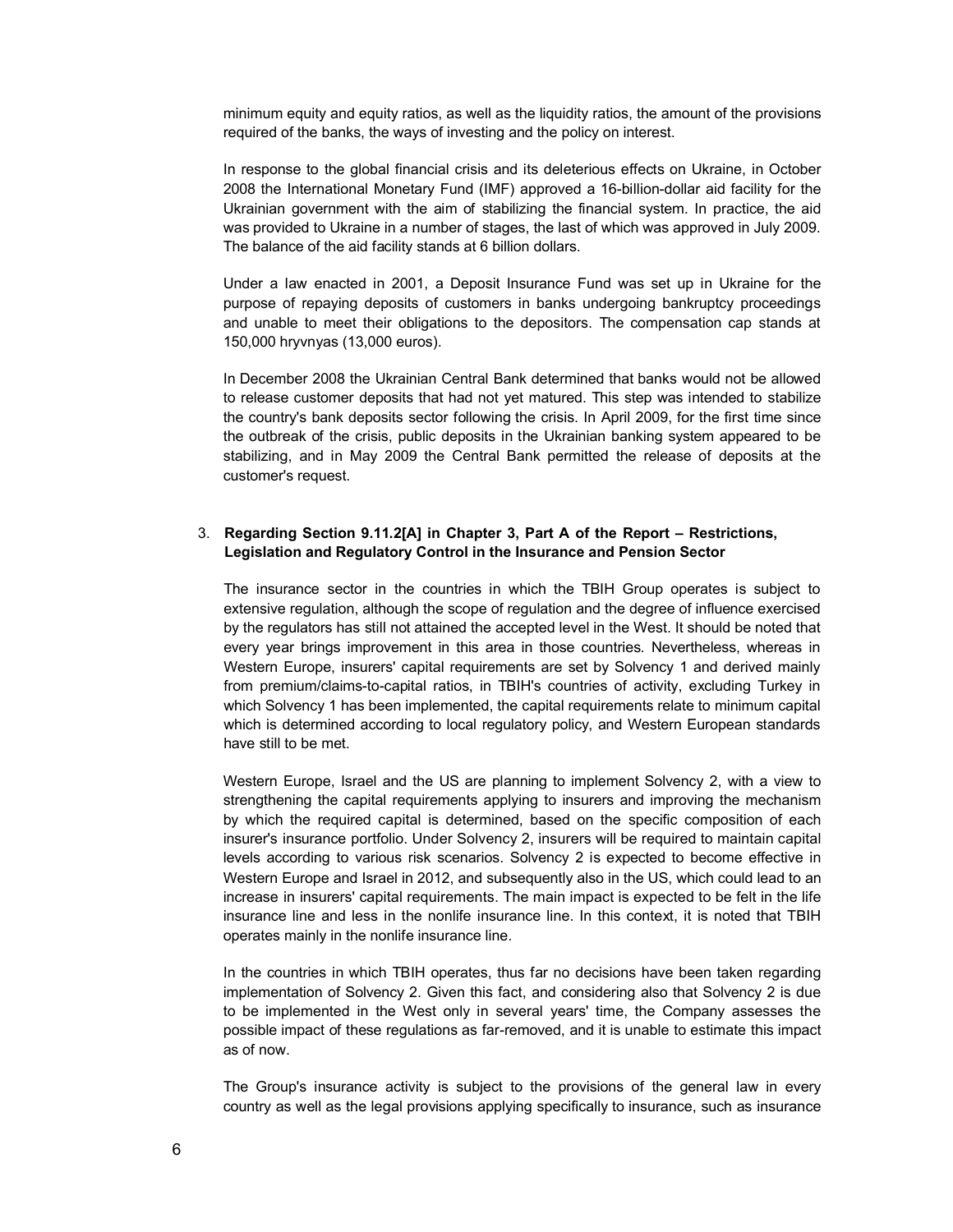laws, minimum capital requirements, reports to the insurance supervisor, calculation of insurance reserves, etc.

Furthermore, insurance activity in every country is subject to oversight by the insurance supervisory body. The insurance supervisor is responsible, inter alia, for verifying the insurance companies' compliance with the various laws including those relating to minimum capital and ways of investing, and for issuing and revoking insurance licenses.

As part of Turkey's obligations in connection with its accession to the European Union, there have been changes in recent years in its insurance laws (Turkey is the main country in which TBIH operates in the insurance sector). The old insurance law which regulated insurance activity over the past 47 years (the Insurance Supervision Law) was superseded by a new law in 2007. With the inception of the law, the Undersecretariat of Treasury of the Prime Ministry (UT) became the chief regulator in the insurance sector, and it has begun enacting regulations. The new law relates to such issues as transparency of the information presented by the insurer to the customer. It also defines requirements for insurance companies' shareholders with respect to financial robustness and sets conditions for the withdrawal of an insurance license that was issued to an insurer. The law specifies the minimum capital requirements for a company in general, and for each branch opened by the company. The law also addresses technical issues in the realm of insurance (reserves, investments, etc.) as well as the necessity of establishing internal control and risk management systems in an insurance company. The law determines which insurance products are mandatory in the country – for example: third party motor vehicle insurance, professional liability insurance and earthquake insurance. In Turkey there is an earthquake compensation fund owned by all the insurance companies, which transfer to it every year premium on a pro-rata basis according to each company's share of premiums, in addition to the regular reinsurance cover which the companies purchase in this regard.

## 4. **Regarding Section 9.11.2[G] in Chapter 3, Part A of the Report – Reinsurance**

Reinsurance is a measure taken by an insurer to hedge its risks and protect its capital. Reinsurance allows the insurer to share its risk with other insurance companies, thereby reducing its exposure. Protection is purchased both in respect of catastrophe risks and in respect of isolated risks.

## Below are the main types of reinsurance contracts:

*Treaty* – An annual agreement with a reinsurer or group of reinsurers, in which the reinsurer undertakes to participate in risks, generally in a specific line.

*Facultative insurance* – This is a specific reinsurance that is purchased for specific businesses (mostly large businesses) in respect of which the limits of liability exceed the treaty limits or which cannot be covered by the treaty for some other reason.

*Proportional reinsurance* – The reinsurer's participation in the risk is defined in advance according to its proportional share in the premium, and that is the proportion of its participation in the damage payment. There are two main types of proportional reinsurance:

 *Quota share* – A proportional reinsurance contract under which reinsurers agree to accept a fixed part of all the insurance policies of a certain type that were accepted by the direct insurer. The reinsurer receives a proportionate part of the net premium received by the direct insurer, and they both share in all the damages and expenses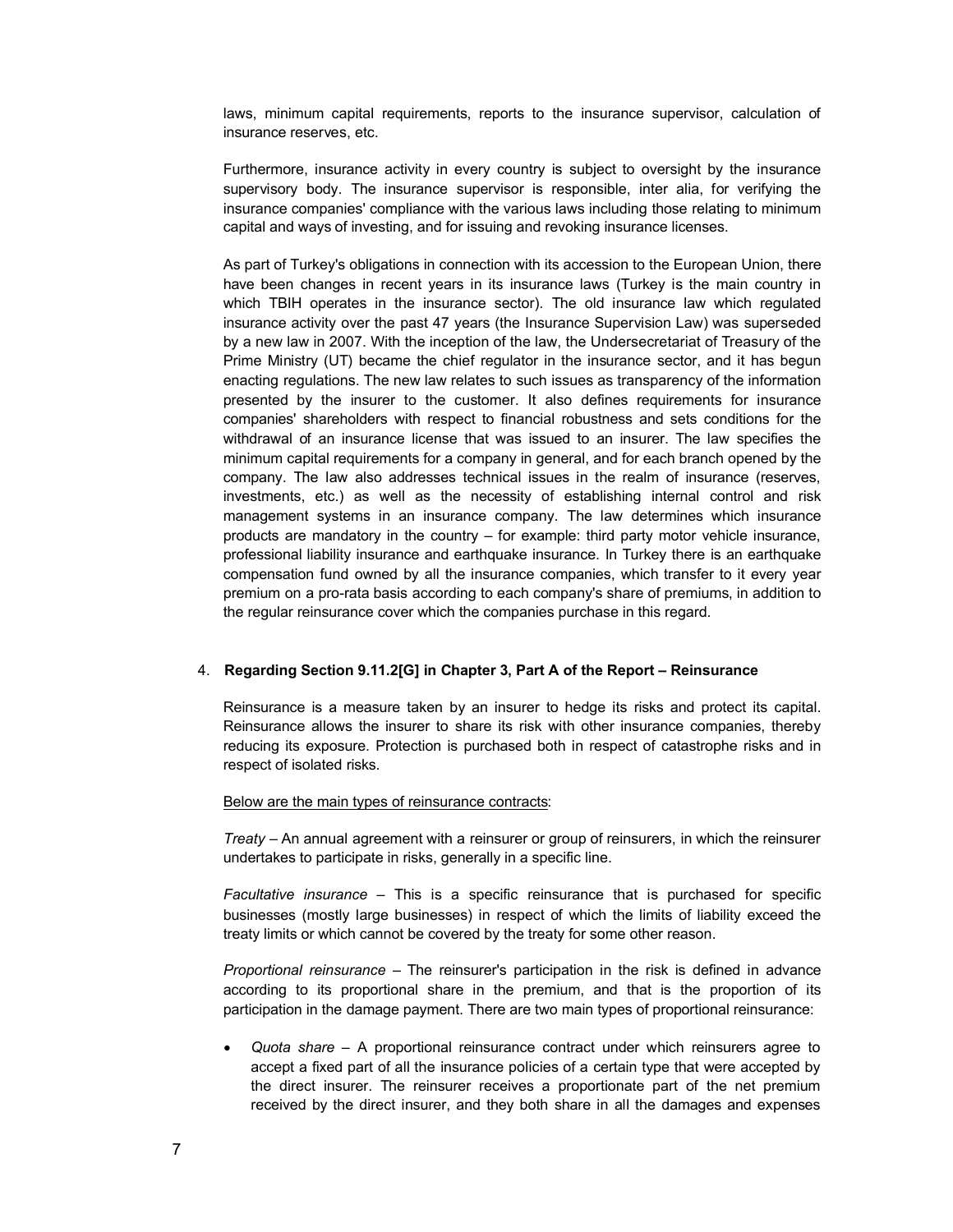according to the same proportion.

 *Surplus contract* – A type of proportional contract in which the direct insurer bears the first layer of risk as determined by it (retention), and the reinsurer bears a proportion above this layer according to a certain capacity.

*Excess of loss (XOL)* – A nonproportional reinsurance contract in which the reinsurer accepts the layer that was agreed upon in advance and participates in the damage payment only if it belongs to that layer. In contracts of this sort, the distribution of the risk is not proportional and the reinsurer's participation is dependent on the amount of the damage.

## Reinsurance at TBIH

In general, reinsurers' share in TBIH's insurance premiums is not high, since its policies, unlike policies in the West, including Israel, put a limit on the amount of the risk for which the insured is covered, including bodily injury. For this reason, most of the reinsurance purchased by TBIH comprises XOL reinsurance, in respect of catastrophes in the property lines, or facultative reinsurance, in respect of large businesses or which it is required to purchase under local regulatory provisions.

In the automobile insurance lines (bodily injury and property damage), in Turkey, quota share reinsurance is provided at a rate of 15% mainly by a local reinsurer. In Ukraine, facultative reinsurance on high-end vehicles is available only from local reinsurers, by virtue of regulatory provisions, while in Georgia there is XOL reinsurance above a certain amount, mainly for bodily injury coverage.

In the fire, property and other insurance lines, which accounted for approximately 35% of the premium in 2008, XOL reinsurance cover is provided against catastrophes, apart from which the following reinsurance cover is available: surplus reinsurance, mainly in Turkey, quota share reinsurance, and facultative reinsurance for large transactions.

## Main Commissions Received from Reinsurers:

No commissions are received in respect of nonproportional reinsurance contracts (on XOL basis).

## Exposure to Reinsurers:

TBIH and its various companies follow a policy of working with highly rated international reinsurers, including a subsidiary of VIG which engages in reinsurance and is rated A+, as well as local insurers in accordance with the local regulator's directives.

The Group's reinsurance contracts in the different insurance lines are made on an annual basis. Each reinsurer's proportion in any of the insurance lines may vary from year to year and from line to line, based on the business policy of TBIH and its subsidiaries and the nature of the insured businesses.

TBIH's insurance expenses amounted to 75 million euros in 2008. The table lists TBIH's main reinsurers and their rating: